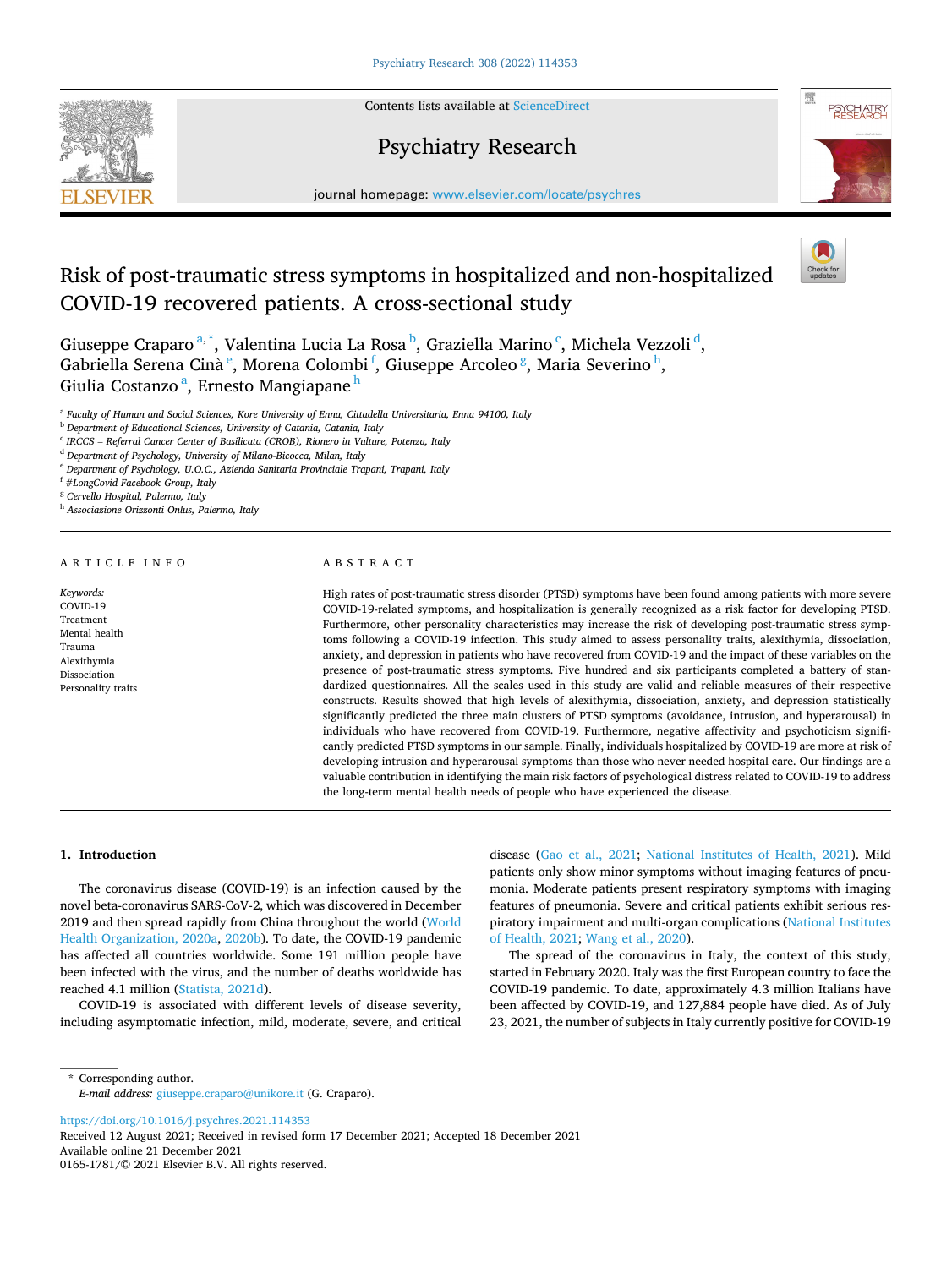infection in Italy was 49,310 ([Statista, 2021c](#page-7-0)). Among these, 156 infected individuals were treated in intensive care units (ICU) [\(Statista,](#page-7-0)  [2021a\)](#page-7-0), another 1.1 thousand individuals infected were hospitalized with symptoms, and almost 45 thousand were in isolation at home ([Statista, 2021d\)](#page-7-0). Nevertheless, most people who contracted COVID-19 have recovered. To date, the number of individuals who recovered from coronavirus in Italy exceeds 4 million [\(Statista, 2021b](#page-7-0)).

The COVID-19 pandemic and the many restrictions it imposed on personal and social life continue to impact people's lives significantly and, in particular, their mental health. Indeed, it has been amply demonstrated that many consequences of the virus spreading, such as social isolation, uncertainty, physical discomfort, medication side effects, and fear of virus transmission to others, have been associated with adverse mental health outcomes, including, but not limited to, anxiety, depression, insomnia, and post-traumatic stress symptoms ([Bo et al.,](#page-6-0)  [2021;](#page-6-0) [Gramaglia et al., 2021;](#page-6-0) [Xiang et al., 2020](#page-7-0)). The psychological distress caused by COVID-19 has been reported to be higher in patients affected by the virus than those who were not ([Gramaglia et al., 2021](#page-6-0); [Krishnamoorthy et al., 2020\)](#page-7-0). Furthermore, as observed in previous Middle East respiratory syndrome coronavirus infection and severe acute respiratory syndrome studies [\(Jeong et al., 2016;](#page-6-0) [Shin et al., 2019](#page-7-0); [Wing and Leung, 2012](#page-7-0)), mental health-related symptoms may persist even after recovery from the disease in the mid-and long-term [\(Gra](#page-6-0)[maglia et al., 2021\)](#page-6-0). Two recent studies reported high levels of post-traumatic stress symptoms (96.2%) and a high prevalence of depressive symptoms (29.2%) in newly recovered patients [\(Bo et al.,](#page-6-0)  [2021;](#page-6-0) [Zhang et al., 2021\)](#page-7-0).

The impact of COVID-19 on psychological outcomes could be related to the severity of illness. Post-traumatic stress disorder (PTSD) rates are particularly high among patients with more severe COVID-19-related symptoms [\(Chamberlain et al., 2021;](#page-6-0) [Greenberg and Rafferty, 2021](#page-6-0)). Specifically, patients who require admission to Intensive Care Units (ICU) for treatment of acute COVID-19 are at increased risk of developing post-traumatic symptoms [\(Carenzo et al., 2021](#page-6-0); [Herridge et al.,](#page-6-0)  [2011\)](#page-6-0). Indeed, it is known that traumatic experiences confronting the individual unexpectedly with death, a danger to life, or a threat to physical and mental integrity may cause difficulty regulating emotional states and tolerating negative emotions ([La Rosa et al., 2021\)](#page-7-0). In particular, hospitalization is generally recognized as a risk factor for developing PTSD [\(Sareen, 2014](#page-7-0)).

The literature has shown that some individuals are at greater risk of developing post-traumatic symptoms following traumatic events ([Sareen, 2014](#page-7-0)). For example, studies on traumatized patients found a significant relationship between PTSD, emotion regulation, and dissociation ([Briere, 2006](#page-6-0); [Velotti et al., 2021](#page-7-0)). Alexithymia is a condition of reduced emotional awareness and is specifically characterized by an inability to both recognize and describe emotional states, as well as by externally oriented thinking and poor imaginal processes [\(Craparo,](#page-6-0)  [2011;](#page-6-0) [Craparo et al., 2020](#page-6-0); [La Rosa et al., 2021\)](#page-7-0). Research has shown that alexithymia exacerbates PTSD symptoms [\(Tull et al., 2007\)](#page-7-0), suggesting that emotion dysregulation is a mechanism that emphasizes or makes these symptoms chronic [\(Velotti et al., 2021](#page-7-0)). Furthermore, alexithymia may predict dissociation, which plays an essential role in PTSD. Dissociation often occurs as a response to a traumatic event and consists of the disintegration of psychic functions with symptoms such as amnesia, experiences of detachment, and multiple personalities [\(La Rosa](#page-7-0)  [et al., 2021; Velotti et al., 2021\)](#page-7-0).

The literature also highlights the role of anxiety and depression related to the experience of hospitalization as risk factors for the development of PTSD symptoms. For example, a recent study by [Hatch](#page-6-0)  [et al. \(2018\)](#page-6-0) showed that more than half of the patients following treatment in ICU for critical illness reported relevant anxiety and depression symptoms, assessed through the Hospital Anxiety and Depression Scale. Furthermore, these patients report a higher risk of developing post-traumatic stress symptoms [\(Hatch et al., 2018\)](#page-6-0).

Finally, personality characteristics can also influence an individual's

response to a traumatic event. For example, individuals with less emotional stability reported more intense and lasting emotional reactions associated with a more intense perception of the impact of stressful events [\(Gori et al., 2021\)](#page-6-0). The fifth edition of the Diagnostic and Statistical Manual of Mental Disorders (DSM-5) [\(American Psychiatric](#page-6-0)  [Association, 2013a](#page-6-0)) introduced a multidimensional personality trait model based on five main personality domains (negative affect, detachment, antagonism, disinhibition, and psychoticism), which led to the development of the Personality Inventory for DSM-5 (PID-5). Several studies investigated the DSM-5 personality dimensions in individuals diagnosed with PTSD. For example, [James et al. \(2015\)](#page-6-0) reported that the personality profile of individuals with PTSD was primarily characterized by detachment and negative affect, followed by disinhibition, psychoticism, and antagonism. Mø[ller et al. \(2021\)](#page-7-0) also confirms that maladaptive personality traits assessed through the PID-5, especially negative affect, were significantly associated with PTSD symptoms.

In the light of these considerations, little is known on risk factors related to the development of post-traumatic stress symptoms in individuals who recovered from COVID-19 and who had the disease at different levels of severity. In particular, there are still few studies on the psychological impact of the experience of hospitalization on individuals cured of COVID-19.

Therefore, this study aimed to investigate the development of posttraumatic symptoms in patients recovered from COVID-19 with different levels of illness severity, individual characteristics (e.g., personality traits and alexithymia), and hospitalization experiences (e.g., dissociation, anxiety, and depression during hospitalization). We proposed that people who have experienced a more severe form of COVID-19 requiring hospitalization present higher post-traumatic symptoms than those who were not hospitalized. In addition, we expected that the risk of developing such post-traumatic symptoms is more significant in individuals who showed high levels of alexithymia, dissociation, anxiety, depression, and dysfunctional personality traits.

## **2. Methods**

This cross-sectional, observational study was conducted between May and July 2021. Participants were deemed cured of COVID-19 with a negative swab and had undergone different treatment options for COVID-19 treatment. Subjects with previous psychiatric comorbidities and/or undergoing psychopharmacological therapy were excluded from the study sample.

A web-based survey was disseminated through the major social networks and by invitation to patients attending COVID-19 centers participating in the study. Participants completed the survey anonymously, voluntarily, and without any remuneration. An online informed consent was obtained from all study participants. The study protocol was drafted according to the standards of the Declaration of Helsinki and approved by the Ethics Committee of the Kore University of Enna.

## *2.1. Sample*

Overall, 530 subjects answered the survey. Participants who stated that they were not affected by COVID-19  $(n = 22)$  and who sent incomplete questionnaires  $(n = 2)$  were excluded from the sample. Therefore, the final sample included 506 subjects. 86.0% were female with a mean age of 47.18 years old  $(SD = 10.93$ , range: 15–81). Most of the sample received home therapy for the treatment of COVID-19 (72.3%), spending an average of 32.22 days (SD = 18.53, range = 0–120) in home isolation. However, a significant percentage underwent hospitalization (21%). Specifically, 12.3% underwent ordinary hospitalization, 6.3% were admitted to sub-intensive care, and 2.4% to intensive care. The average hospitalization time was 4.52 days (SD  $=$ 12.20, range  $= 1-118$ ). In addition, 67.5% of the sample stated that they had experienced cases of COVID-19 in their families, and 10.7% had suffered family bereavement due to the disease.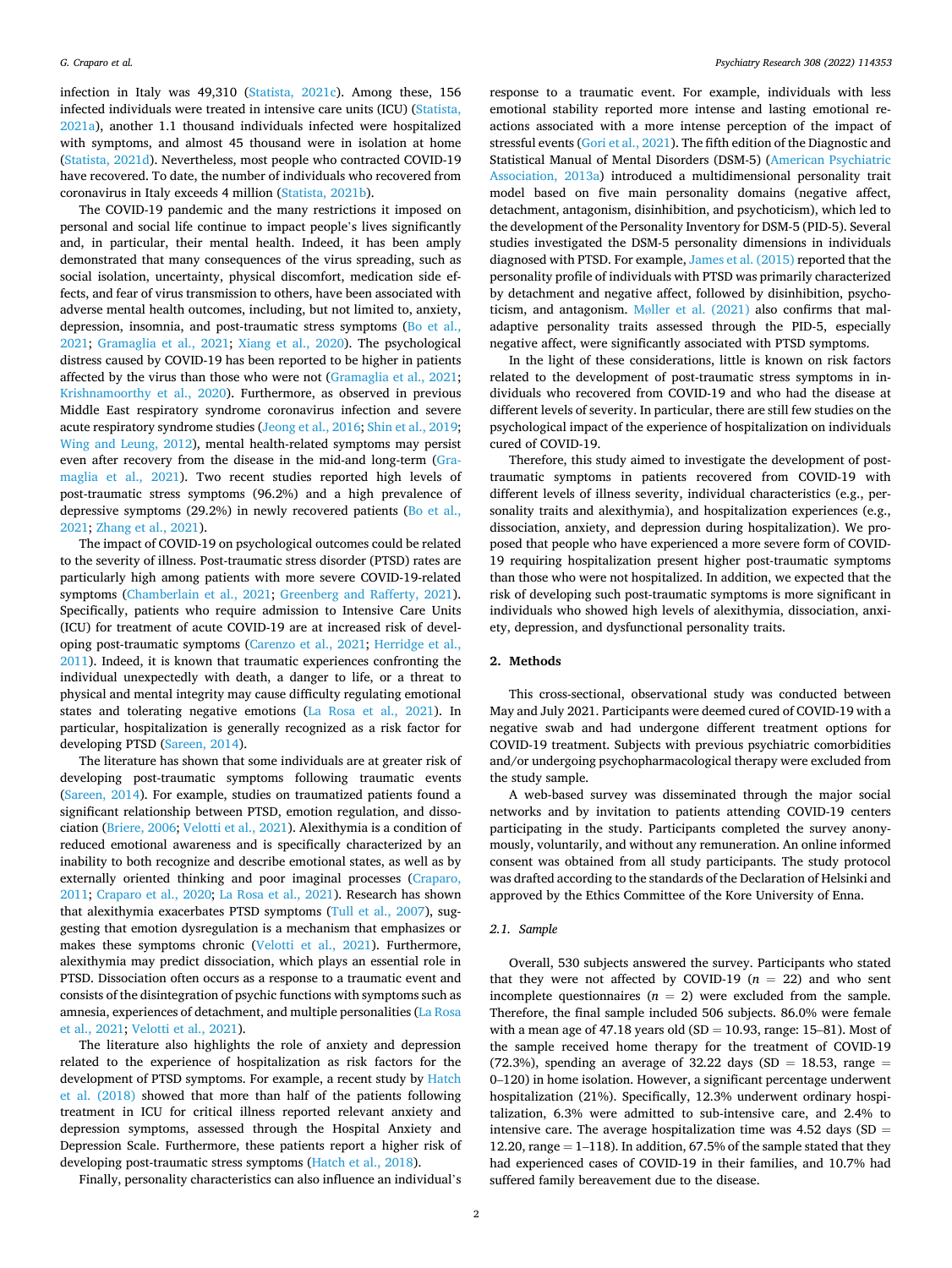Table 1 shows the complete sample socio-demographic characteristics.

#### *2.2. Measures*

The survey included a socio-demographic section in which the participants provided information about gender, age, education, and job. Furthermore, they were asked to indicate whether they had contracted COVID-19, what therapy they received (e.g., none as asymptomatic, home therapy, routine hospitalization, ICU hospitalization), and the presence of family members with COVID-19 and family bereavements.

Participants then completed a battery of standardized questionnaires to assess personality traits and the presence of post-traumatic stress symptoms related to COVID-19, alexithymia, dissociation, anxiety, and depression. In the following paragraphs, we described the scales used in the study.

## *2.2.1. Personality inventory for DSM-5 brief form (PID-5-BF)*

The PID-5-BF ([American Psychiatric Association, 2013b](#page-6-0)) is a 25-item self-administered scale for the assessment of five personality domains (Negative Affectivity, Detachment, Antagonism, Disinhibition, and Psychoticism), according to the DSM-5 classification [\(American Psy](#page-6-0)[chiatric Association, 2013a](#page-6-0); [Skodol et al., 2015\)](#page-7-0). Each item (e.g., "People would describe me as reckless," "I feel like I act totally on impulse") was measured on a four-point Likert scale from 0 (Very false or often false) to 3 (Very true or often true). About the five personality domains, negative affect is characterized by emotional lability,

#### **Table 1**

Characteristics of the sample.

| Variable                          |                              | Value             |
|-----------------------------------|------------------------------|-------------------|
| Gender                            | Female (%)                   | 435 (86.0)        |
|                                   | Male (%)                     | 71 (14.0)         |
| Marital status                    | Single $(\%)$                | 85 (16.8)         |
|                                   | Married (%)                  | 289 (57.1)        |
|                                   | Live-in-partner (%)          | 57 (11.3)         |
|                                   | Separated (%)                | 31(6.1)           |
|                                   | Divorced (%)                 | 36(7.1)           |
|                                   | Widowed (%)                  | 8(1.6)            |
| Highest educational level         | Primary school (%)           | 6(1.2)            |
|                                   | Middle school (%)            | 70 (13.8)         |
|                                   | High school (%)              | 242 (47.8)        |
|                                   | Bachelor degree (%)          | 53 (10.5)         |
|                                   | Master degree (%)            | 89 (17.6)         |
|                                   | Post-graduate degree (%)     | 46 (9.1)          |
| Employment                        | Unemployed (%)               | 44 (8.7)          |
|                                   | Seeking first employment (%) | 3(0.6)            |
|                                   | Student (%)                  | 6(1.2)            |
|                                   | Armed forces (%)             | 5(1.0)            |
|                                   | Craftsman (%)                | 7(1.4)            |
|                                   | Employee (%)                 | 192 (37.9)        |
|                                   | Entrepreneur (%)             | 10(2.0)           |
|                                   | Freelancer (%)               | 39 (7.7)          |
|                                   | Healthcare personnel (%)     | 86 (17.0)         |
|                                   | Housekeeper (%)              | 35(6.9)           |
|                                   | Merchant (%)                 | 10(2.0)           |
|                                   | Religious (%)                | 1(0.2)            |
|                                   | School personnel (%)         | 43 (8.5)          |
|                                   | Retired (%)                  | 25(4.9)           |
| COVID-19 therapy                  | Asymptomatic (%)             | 34 (6.7)          |
|                                   | Domiciliary (%)              | 366 (72.3)        |
|                                   | Ordinary hospitalization (%) | 62 (12.3)         |
|                                   | Sub-intensive care (%)       | 32(6.3)           |
|                                   | Intensive care (%)           | 12(2.4)           |
| COVID-19 cases in the family      | Yes $(\% )$                  | 342 (67.5)        |
|                                   | No (%)                       | 164 (32.5)        |
| Family deaths due to COVID-19     | Yes $(\% )$                  | 54 (10.7)         |
|                                   | No (%)                       | 452 (89.3)        |
| Days of hospitalization $(1-118)$ | Mean $\pm$ SD                | $4.52 \pm 12.20$  |
| Days of home isolation (0-120)    | Mean $\pm$ SD                | $32.22 \pm 18.53$ |

Note.  $N = 506$ .

anxiousness, and separation insecurity; detachment is defined by withdrawal, anhedonia, and intimacy avoidance; antagonism concerns manipulativeness, deceitfulness, and grandiosity; disinhibition concerns irresponsibility, impulsivity, and distractibility; and psychoticism is defined by unusual beliefs and experiences, and eccentricity. The Italian adaptation of the scale was used in this study ([American Psychiatric](#page-6-0)  [Association, 2015](#page-6-0)).

## *2.2.2. Impact of event scale-revised (IES-R)*

The IES-R [\(Creamer et al., 2003\)](#page-6-0) consists of 22 items that evaluate the degree of subjective distress following traumatic events [\(Sundin and](#page-7-0)  [Horowitz, 2002,](#page-7-0) [2003\)](#page-7-0). The questionnaire assesses the total post-traumatic stress score and scores on three subscales corresponding to the three main clusters of PTSD (i.e., intrusion, avoidance, and hyperarousal). Each item is rated on a five-point scale ranging from 0 (Not at all) to 4 (Extremely). An adaptation of the Italian version of the questionnaire [\(Craparo et al., 2013](#page-6-0)) was used for this study, and each item was adapted to the specific COVID-19 disease event (e.g., "Any reminders brought back feelings about the COVID-19 disease".

## *2.2.3. Toronto alexithymia scale-20 (TAS-20)*

The TAS-20 is a 20-items self-report questionnaire used to assess alexithymia and its main dimensions ([Bagby et al., 1994](#page-6-0)). Each item (e. g., "I am often confused about what emotion I am feeling," "It is difficult for me to find the right words for my feelings") was rated on a five-point Likert scale ranging from 1 (strongly disagree) to 5 (strongly agree), with five items negatively keyed. In addition to the total score indicative of the general level of alexithymia, the TAS-20 also calculates scores for the three main dimensions of alexithymia: difficulty in identifying feelings (DIF); difficulty in describing feelings (DDF); and externally oriented thinking (EOT). The original version of the TAS-20 has been validated in several countries, including Italy ([Bressi et al., 1996](#page-6-0); [Caretti and La](#page-6-0)  [Barbera, 2005\)](#page-6-0).

#### *2.2.4. Dissociative experience scale-ii (DES-II)*

The DES-II [\(Carlson and Putnam, 1993\)](#page-6-0) is a 28-item self-report measure of dissociative experiences. Each item is answered by indicating a percentage ranging from 0 to 100%, at 10% intervals, corresponding to the percentage of time the subject lives each experience (e. g., "Some people have the experience of driving or riding in a car or bus or subway and suddenly realizing that they don't remember what has happened during all or part of the trip. Circle the number to show what percentage of the time this happens to you"). Higher scores correspond to higher levels of dissociative symptoms. The Italian version of the questionnaire has been widely used and validated with clinical and non-clinical populations [\(Craparo et al., 2014a](#page-6-0), [2013, 2014b\)](#page-6-0).

## *2.2.5. Hospital anxiety and depression scale (HADS)*

The HADS consists of 14 items and assesses the presence of anxiety and depressive symptoms in people suffering from various physical pathologies. It includes seven items assessing cognitive and emotional aspects of depression and seven items focusing on anxiety symptoms. Each item (e.g., "I get a sort of frightened feeling as if something awful is about to happen," "I have lost interest in my appearance") is scored on a four-point Likert scale ranging from 0 (not at all) to 3 (most of the time). It is possible to calculate the scores for the anxiety subscale (HADS-A) and the depression subscale (HADS-D). The Italian translation of the questionnaire was already used in clinical samples with suitable psychometric properties [\(Costantini et al., 1999; Iani et al., 2014\)](#page-6-0).

#### *2.3. Statistical analyses*

We performed a sensitivity power analysis to determine the strength of the effects that can be reliably detected from the regression models. Confirmatory Factor Analysis (CFA) was conducted to test each scale's measurement model. Parameter estimation was carried out by the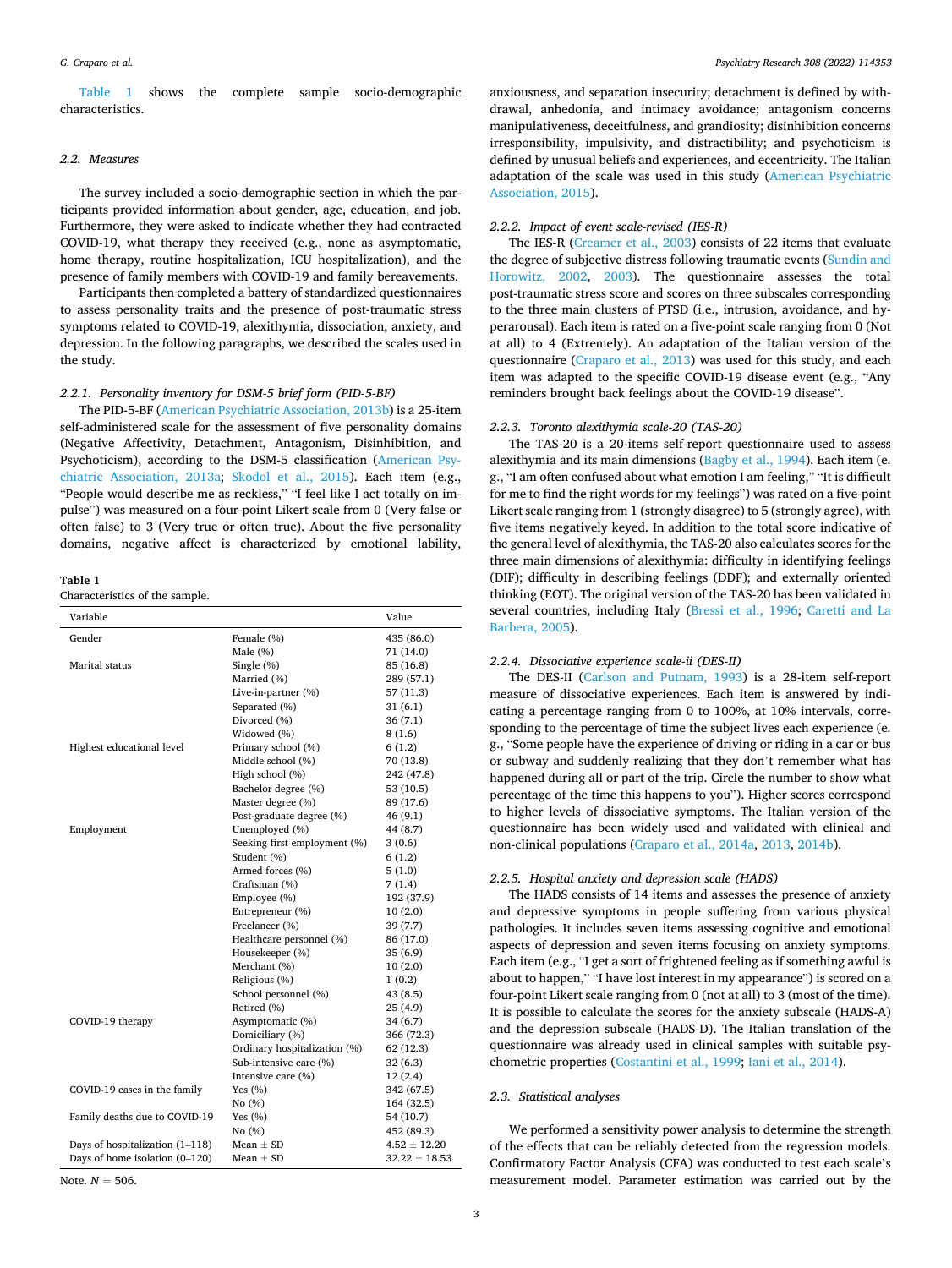Diagonal Weighted Least Squares (DWLS) due to the ordinal nature of the items (Mîndrilă, 2010). Comparative Fit Index (CFI), Tucker-Lewis Index (TLI), Root Mean Square Error of Approximation (RMSEA), and Root Mean Square Residual (RMSR) were used to assess the goodness of fit. More specifically, fit was considered adequate if the CFI and TLI values were *>* 0.90, and better if they were *>* 0.95 [\(van de Schoot et al.,](#page-7-0)  [2012\)](#page-7-0); RMSEA values smaller than 0.05 indicated good fit, values between 0.05 and 0.08 indicated acceptable Model fit and values greater than 0.10 suggested poor model fit ([Hu and Bentler, 1999](#page-6-0)). Finally, RMSR values smaller than 0.08 indicated a good fit [\(Hu and Bentler,](#page-6-0)  [1999\)](#page-6-0). For each scale, items internal consistency was evaluated using Cronbach's alpha. Internal consistency is considered acceptable when  $\alpha$ *>* 0.70 ([DeVellis, 2017](#page-6-0)). The Alpha if Dropped (AiD) and the Corrected Item-Total Correlation (CITC) were calculated for each item within the scale. A value greater than 0.30 was considered acceptable [\(Wang et al.,](#page-7-0)  [2007\)](#page-7-0).

Mean (M)  $\pm$  standard deviation (SD) were used for continuous variables, while categorical variables were expressed as frequencies and percentages. The score for each scale (total and by factors) was calculated as the average of the items. All composite scores were standardized to z-scores to compare regression coefficients.

Correlations between continuous variables were evaluated using Pearson's correlation coefficient. Finally, multiple hierarchical regressions were run to identify which variables predict post-traumatic stress symptoms in individuals who recovered from COVID-19. More specifically, scores from the three subscales of the IES-R were the dependent variables of the regression models. The predictors entered into the Model were gender, age, type of therapy, days of hospitalization, and scores on the scales PID-5-BF, TAS-20, DES-II, and HADS scales.

All the analyses were performed with R for macOS, version 4.0.5. ([R](#page-7-0)  [Development Core Team, 2021](#page-7-0)).

## **3. Results**

#### *3.1. Sensitivity power analysis*

A sensitivity power analysis was performed to determine the minimum effect size detectable for each predictor. With a sample size of 506 individuals, a power of 0.80, 13 predictors (i.e., the maximum number of predictors included in regression), and  $\alpha = 0.05$ , the present sample size was adequate to detect a minimum effect of  $f2 = 0.012$ , which is considered a small effect ([Cohen, 1988](#page-6-0)). The analysis was performed with G\*Power 3.1 ([Faul et al., 2007\)](#page-6-0).

## *3.2. Psychometric characteristics of the scales*

The CFA results suggested that all scales used in this study were valid and reliable measures of their respective constructs. The goodness of fit indices were satisfactory for all scales, as shown in Table 2.

Factor loadings did not reveal problematic items in the IES-R, DES-II,

| Table 2 |                                             |  |
|---------|---------------------------------------------|--|
|         | Psychometric characteristics of the scales. |  |

| <b>Scale</b>  | CFI $($<br>0.90) | TLI $($<br>0.90) | RMSEA [90% CI] (<<br>0.10) | SRMR $(<$<br>0.10 |
|---------------|------------------|------------------|----------------------------|-------------------|
| <b>IES-R</b>  | .995             | .995             | $.034$ $[.028 - 0.041]$    | .05               |
| DES-II        | .998             | .998             | .013 [.00-0.021]           | .06               |
| <b>TAS-20</b> | .955             | .949             | .067 [.061-0.073]          | .08               |
| PID-5-        | .987             | .986             | .032 [.026-0.039]          | .05               |
| BF            |                  |                  |                            |                   |
| <b>HADS</b>   | .995             | .994             | 030 [.017-0.041]           | .05               |

Note.  $N = 506$ , IES- $R =$  Impact of Event Scale-Revised, DES-II = Dissociative Experience Scale-II, TAS-20 = Toronto Alexithymia Scale-20, PID-5-BF = Personality Inventory for DSM-5 Brief Form, HADS = Hospital Anxiety and Depression Scale.

PID-5-BF, and HADS scales, as all items exceeded the cut-off of 0.40 ([Pituch and Stevens, 2016\)](#page-7-0). In contrast, the analysis of factor loadings revealed some problematic items in the TAS-20 scale (item  $4 = 0.36$ , item  $5 = 0.14$ , item  $10 = 0.17$ , items 18 and  $19 = 0.05$ ).

Cronbach's alpha was used to assess the internal consistency of the scales. IES-R items (avoidance  $\alpha = 0.86$ , intrusion  $\alpha = 0.91$ , and hyperarousal  $\alpha = 0.74$ ), PID-5-BF items (Negative affect  $\alpha = 0.75$ , Detachment  $\alpha = 0.75$ , Antagonism  $\alpha = 0.72$ , Disinhibition  $\alpha = 0.74$ , Psychoticism  $\alpha = 0.78$ ), and HADS items (Anxiety  $\alpha = 0.87$  and Depression  $\alpha = 0.83$ ) showed good internal consistency. DES-II and TAS-20 also showed good reliability (both  $\alpha = 0.95$ ). However, some items of the TAS-20 showed low discrimination. Similar to the CFA results, items 5, 10, 18, and 19 showed CITC values were below the acceptability cutoff point (*>* 0.30). These items are all reversed items, which could explain their low validity and reliability. Based on these considerations, the items were removed.

## *3.3. Correlations between scale scores*

[Table 3](#page-4-0) reports descriptive statistics and correlations for scales scores. Statistically significant, strong positive correlations were found between all the study variables.

The IES-R total score was positively correlated with all the personality traits measured by the PID-5-BF and, in particular, with Negative Affectivity ( $r = 0.52$ ) and Psychoticism ( $r = 0.46$ ). Specifically, the avoidance, intrusion, and hyperarousal subscales were significantly correlated with negative affectivity and psychoticism ([Table 3](#page-4-0)).

Furthermore, significant and positive correlations were obtained between the IES-R subscales scores and DES-II and HADS scores, as reported in Table 2.

Finally, IES-R total score was positively correlated with the TAS-20 total score. The other correlations between the study variables are shown in [Table 3.](#page-4-0)

## *3.4. Hierarchical multiple regression analyses*

A series of multiple hierarchical regressions were run to identify which variables predict major symptoms of post-traumatic stress (i.e., intrusion, avoidance, and hyperarousal) in individuals who recovered from COVID-19.

The first hierarchical multiple regression was run considering Avoidance scores as the dependent variable and sex, age, type of therapy, days of hospitalization, PID-5-BF, TAS-20, DES-II, and HADS scores as independent variables ([Table 4\)](#page-4-0).

The explanatory power of Model 1 was 32.9%, indicating that avoidance is higher among subjects with high levels of negative affectivity ( $β = 0.14$ ) and alexithymia ( $β = 0.45$ ). The explanatory power of Model 2 increased to 40.4% (*p <* .001) over the output of Model 1 by adding the variables related to the experience of hospitalization. More specifically, this Model showed that increased levels of alexithymia ( $\beta =$ 0.32), dissociation (β = 0.13), and anxiety (β = 0.25) lead to a higher tendency to avoidance. However, in Model 2, there was no longer a significant effect of Negative Affectivity ( $\beta = 0.02$ ).

Regarding the hierarchical multiple regression to predict intrusion ([Table 5](#page-4-0)), the explanatory power of Model 1 was 32.0%; more specifically, the intrusion was significantly predicted by negative affectivity ( $\beta$  = 0.28), antagonism ( $\beta$  = -0.12), psychoticism ( $\beta$  = 0.13) and alexithymia ( $β = 0.34$ ). The explanatory power of Model 2 increased to 47.4% over the output of Model 1. In this Model, there was no longer a significant effect of antagonism ( $\beta = -0.05$ ), and psychoticism ( $\beta =$ 0.07), while negative affectivity ( $β = 0.09$ ), alexithymia ( $β = 0.17$ ), anxiety (β = 0.37), depression (β = 0.13), and hospitalization for COVID-19 treatment ( $\beta = 0.36$ ) significantly predicted intrusion.

Finally, regarding hyperarousal ([Table 6](#page-5-0)), the explanatory power of Model 1 was 35.4%, and hyperarousal was significantly predicted by negative affectivity ( $β = 0.32$ ) and alexithymia ( $β = 0.35$ ). On the other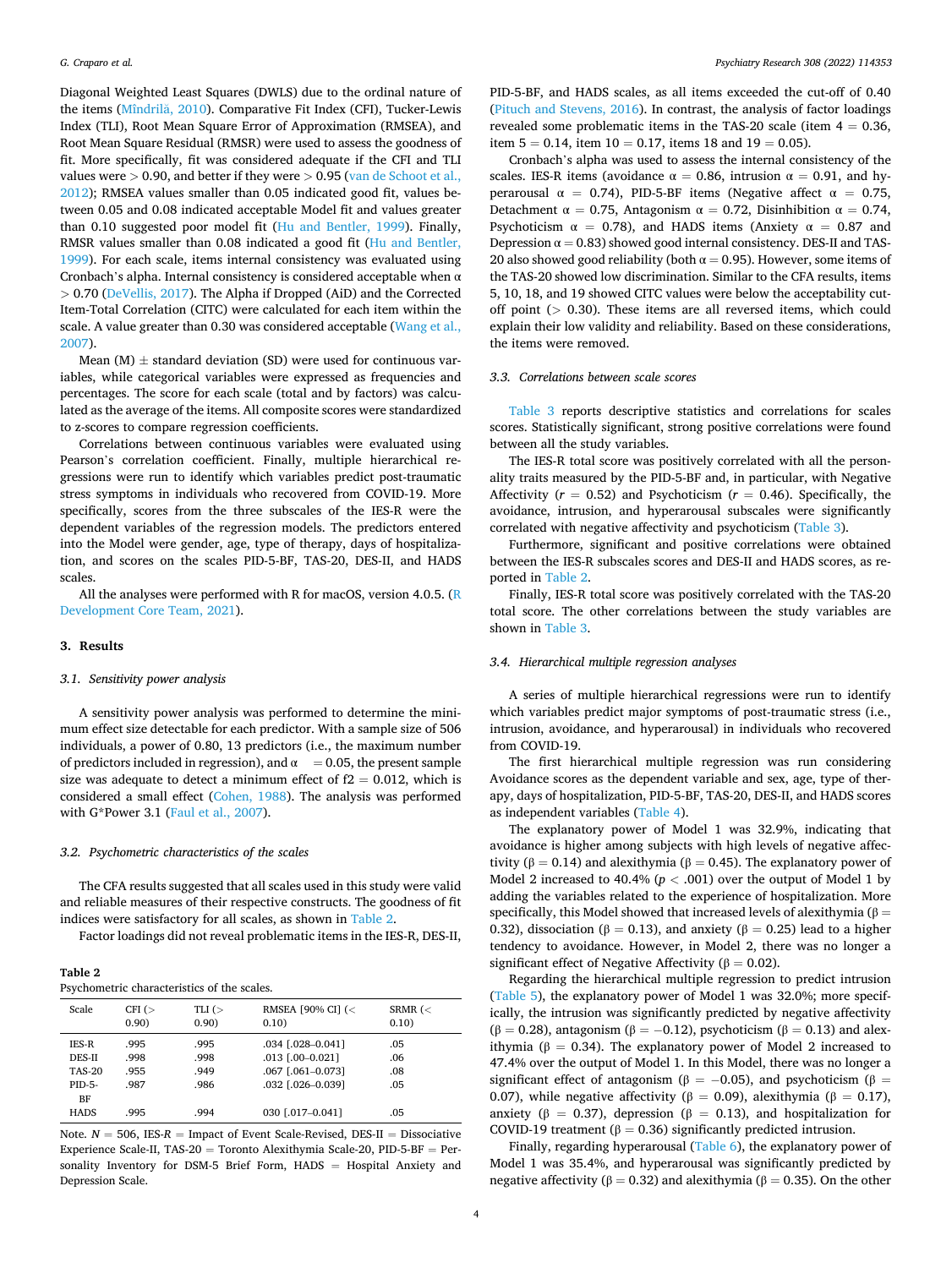#### <span id="page-4-0"></span>**Table 3**

Descriptive statistics and correlations for study variables.

| Variable               | M     | <b>SD</b> |              | 2        | 3       | 4       | 5        | 6        |         | 8        | 9        | 10      | 11       | 12       | 13                       | 14 |
|------------------------|-------|-----------|--------------|----------|---------|---------|----------|----------|---------|----------|----------|---------|----------|----------|--------------------------|----|
| 1. Age                 | 47.21 | 10.91     | $\sim$       |          |         |         |          |          |         |          |          |         |          |          |                          |    |
| 2. PID-5-BF NA         | 1.56  | 0.68      | .02          |          |         |         |          |          |         |          |          |         |          |          |                          |    |
| 3. PID-5-BF AN         | 0.56  | 0.50      | .02          | $.39**$  |         |         |          |          |         |          |          |         |          |          |                          |    |
| 4. PID-5-BF DE         | 1.00  | 0.66      | .05          | $.53**$  | $.46**$ |         |          |          |         |          |          |         |          |          |                          |    |
| 5. PID-5-BF DI         | 0.81  | 0.63      | .06          | $.36**$  | $.43**$ | $.33**$ |          |          |         |          |          |         |          |          |                          |    |
| 6. PID-5-BF PS         | 0.81  | 0.63      | $\mathbf{0}$ | $.57**$  | $.54**$ | .59**   | $.48**$  |          |         |          |          |         |          |          |                          |    |
| 7. DES-II              | 17.38 | 14.65     | $-0.18**$    | $.35***$ | $.31**$ | $.36**$ | $.33**$  | $.59**$  |         |          |          |         |          |          |                          |    |
| 8. IES-R Avoidance     | 1.86  | 0.97      | $\mathbf{0}$ | $.43**$  | $.24**$ | $.37**$ | $.27**$  | $.42**$  | $.44**$ |          |          |         |          |          |                          |    |
| 9. IES-R Intrusion     | 2.28  | 1.04      | .04          | $.49**$  | $.17**$ | $.33**$ | $.22**$  | $.43**$  | $.39**$ | $.78**$  |          |         |          |          |                          |    |
| 10. IES-R Hyperarousal | 2.46  | 1.03      | $-0.01$      | $.53**$  | $.21**$ | $.38**$ | $.24**$  | $.43**$  | $.46**$ | $.76**$  | $.83**$  |         |          |          |                          |    |
| 11. IES-R Total        | 2.19  | 0.97      | .01          | $.52**$  | $.22**$ | $.39**$ | $.26**$  | $.46***$ | $.47**$ | $.92**$  | $.94***$ | $.93**$ |          |          |                          |    |
| 12. TAS-20 Total       | 2.93  | 1.07      | .02          | $.52**$  | $.35**$ | $.58**$ | $.35**$  | $.59**$  | $.50**$ | $.55***$ | $.49**$  | $.51**$ | $.56***$ |          |                          |    |
| 13. HADS-Anxiety       | 2.50  | 0.67      | $-0.02$      | $.56**$  | $.17**$ | $.35**$ | $.18***$ | $.38**$  | $.42**$ | $.53**$  | $.63**$  | $.68**$ | $.66***$ | $.48**$  | $\overline{\phantom{a}}$ |    |
| 14. HADS-Depression    | 2.14  | 0.62      | .02          | $.45***$ | $.14**$ | $.50**$ | $.12*$   | $.41**$  | $.42**$ | $.44**$  | $.52**$  | $.55**$ | $.54**$  | $.44***$ | $.62**$                  |    |

Note.  $N = 506$ , PID-5-BF = Personality Inventory for DSM-5 Brief Form, NA = Negative Affectivity, DE = Detachment, AN = Antagonism, DI = Disinhibition, PS = Psychoticism, DES-II = Dissociative Experience Scale-II, IES-*R* = Impact of Event Scale-Revised, TAS-20 = Toronto Alexithymia Scale-20, DIF = difficulty in identifying feelings, DDF = difficulty in describing feelings, EOT = externally orientated thinking, HADS = Hospital Anxiety and Depression Scale \**p <* .05; \*\**p <* .01.

#### **Table 4**

Predictors of IES-R Avoidance in hierarchical regression models (*N* = 506).

|                         | Model 1       |                |         | Model 2       |                |         |
|-------------------------|---------------|----------------|---------|---------------|----------------|---------|
|                         | β             | 95% CI         | p       | β             | 95% CI         | p       |
| (Intercept)             | $-0.06$       | $-0.26 - 0.13$ | 0.334   | $-0.06$       | $-0.26 - 0.14$ | 0.402   |
| Gender [female]         | 0.07          | $-0.14 - 0.28$ | 0.496   | 0.02          | $-0.18 - 0.23$ | 0.827   |
| Age                     | 0.01          | $-0.07 - 0.08$ | 0.858   | 0.02          | $-0.06 - 0.09$ | 0.670   |
| PID-5-BF NA             | 0.14          | $0.04 - 0.23$  | 0.004   | 0.02          | $-0.08 - 0.12$ | 0.665   |
| PID-5-BF DE             | $-0.01$       | $-0.11 - 0.09$ | 0.859   | $-0.01$       | $-0.11 - 0.09$ | 0.822   |
| PID-5-BF AN             | $-0.01$       | $-0.10 - 0.08$ | 0.806   | 0.02          | $-0.06 - 0.11$ | 0.575   |
| PID-5-BF DI             | 0.04          | $-0.04 - 0.13$ | 0.342   | 0.06          | $-0.02 - 0.15$ | 0.132   |
| PID-5-BF PS             | 0.04          | $-0.07 - 0.15$ | 0.451   | $-0.03$       | $-0.15 - 0.08$ | 0.572   |
| TAS-20 total            | 0.45          | $0.35 - 0.55$  | < 0.001 | 0.32          | $0.22 - 0.42$  | < 0.001 |
| Days of hospitalization |               |                |         | $-0.04$       | $-0.14 - 0.06$ | 0.483   |
| DES-II total            |               |                |         | 0.13          | $0.03 - 0.22$  | 0.008   |
| <b>HADS-Anxiety</b>     |               |                |         | 0.25          | $0.15 - 0.35$  | < 0.001 |
| HADS-Depression         |               |                |         | 0.06          | $-0.04 - 0.16$ | 0.221   |
| Hospitalization [yes]   |               |                |         | 0.20          | $-0.05 - 0.45$ | 0.109   |
| $R^2$ / Adjusted $R^2$  | 0.329 / 0.318 |                |         | 0.404 / 0.389 |                |         |

Note: PID-5-BF = Personality Inventory for DSM-5 Brief Form, NA = Negative Affectivity, DE = Detachment, AN = Antagonism, DI = Disinhibition, PS = Psychoticism, TAS-20 = Toronto Alexithymia Scale-20, DES-II = Dissociative Experience Scale-II, HADS = Hospital Anxiety and Depression Scale.

#### **Table 5**

Predictors of IES-R Intrusion in hierarchical regression models (*N* = 506).

|                         | Model 1       |                |         | Model 2       |                |         |
|-------------------------|---------------|----------------|---------|---------------|----------------|---------|
|                         | β             | 95% CI         | p       | β             | 95% CI         | p       |
| (Intercept)             | $-0.11$       | $-0.31 - 0.08$ | 0.145   | $-0.16$       | $-0.34 - 0.03$ | 0.069   |
| Gender [female]         | 0.13          | $-0.08 - 0.34$ | 0.228   | 0.09          | $-0.10 - 0.28$ | 0.334   |
| Age                     | 0.04          | $-0.03 - 0.11$ | 0.288   | 0.02          | $-0.05 - 0.09$ | 0.557   |
| PID-5-BF NA             | 0.28          | $0.19 - 0.38$  | < 0.001 | 0.09          | $0.00 - 0.19$  | 0.044   |
| PID-5-BF DE             | $-0.07$       | $-0.17 - 0.03$ | 0.178   | $-0.09$       | $-0.18 - 0.01$ | 0.068   |
| PID-5-BF AN             | $-0.12$       | $-0.21 - 0.02$ | 0.013   | $-0.05$       | $-0.13 - 0.03$ | 0.203   |
| PID-5-BF DI             | $-0.00$       | $-0.09 - 0.08$ | 0.975   | 0.04          | $-0.03 - 0.12$ | 0.264   |
| PID-5-BF PS             | 0.13          | $0.02 - 0.25$  | 0.017   | 0.07          | $-0.04 - 0.18$ | 0.193   |
| TAS-20 total            | 0.34          | $0.24 - 0.44$  | < 0.001 | 0.17          | $0.07 - 0.26$  | < 0.001 |
| Days of hospitalization |               |                |         | $-0.03$       | $-0.13 - 0.06$ | 0.497   |
| DES-II total            |               |                |         | 0.07          | $-0.02 - 0.15$ | 0.142   |
| HADS-A                  |               |                |         | 0.37          | $0.28 - 0.47$  | < 0.001 |
| HADS-D                  |               |                |         | 0.13          | $0.04 - 0.22$  | 0.006   |
| Hospitalization [yes]   |               |                |         | 0.36          | $0.12 - 0.59$  | 0.003   |
| $R^2$ / Adjusted $R^2$  | 0.320 / 0.309 |                |         | 0.474 / 0.460 |                |         |

Note: PID-5-BF = Personality Inventory for DSM-5 Brief Form, NA = Negative Affectivity, DE = Detachment, AN = Antagonism, DI = Disinhibition, PS = Psychoticism, TAS-20 = Toronto Alexithymia Scale-20, DES-II = Dissociative Experience Scale-II, HADS = Hospital Anxiety and Depression Scale, *A* = Anxiety, *D* = Depression.

hand, the explanatory power of Model 2 significantly increased to 53.0% (*p <* .001) over the output of Model 1, suggesting that increased levels of dissociation (β = 0.13), anxiety (β = 0.41), and depression (β = 0.12), as well as hospitalization for COVID-19 treatment ( $β = 0.26$ ), lead to higher hyperarousal.

## **4. Discussion**

This study aimed to investigate the relationship between posttraumatic symptoms and personality traits, alexithymia, dissociation, anxiety, and depression in subjects who have recovered from COVID-19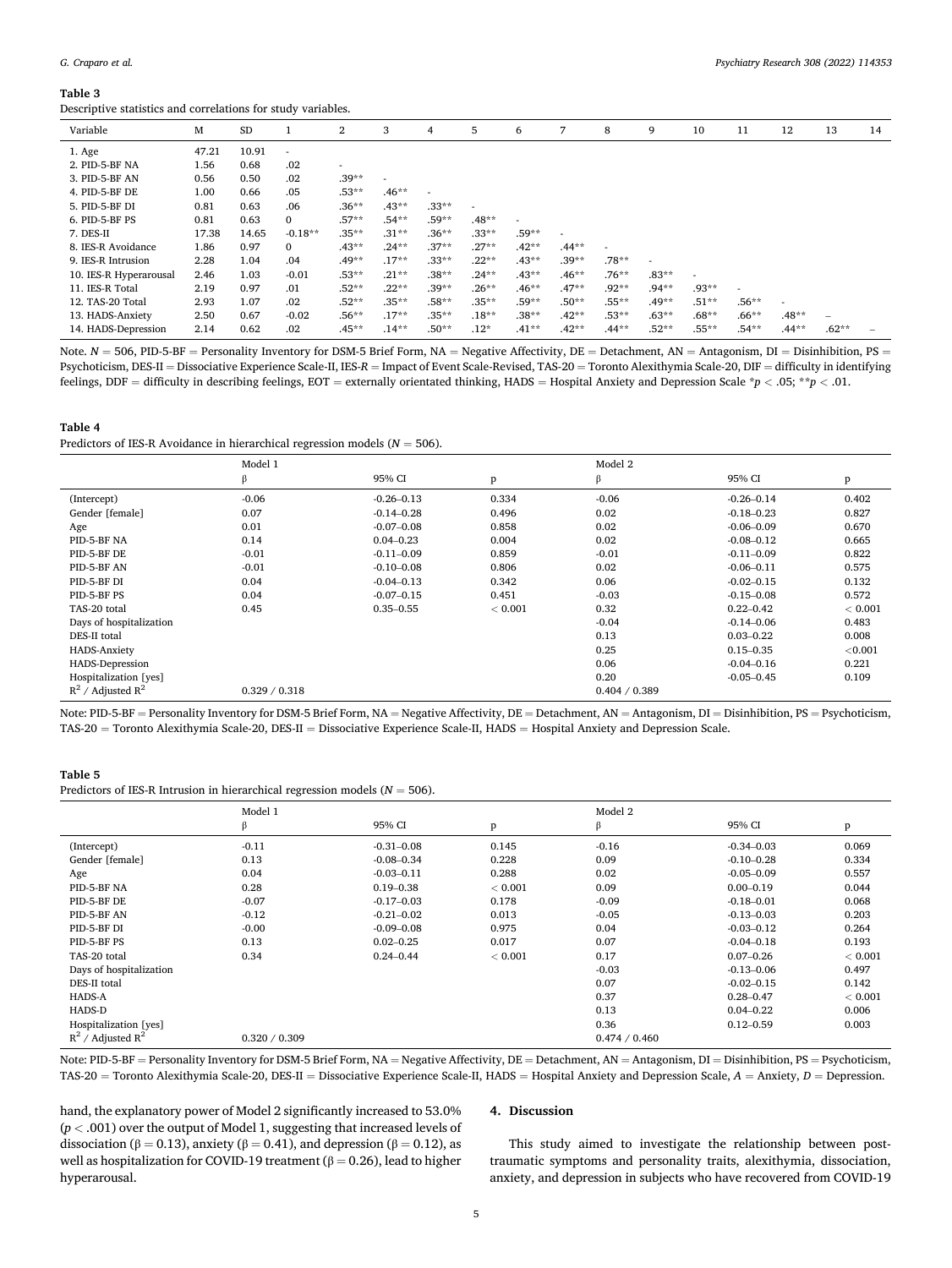<span id="page-5-0"></span>**Table 6** 

| rapie o                                                                           |  |  |  |
|-----------------------------------------------------------------------------------|--|--|--|
| Predictors of IES-R Hyperarousal in hierarchical regression models ( $N = 506$ ). |  |  |  |

|                         | Model 1       |                |         | Model 2       |                |         |
|-------------------------|---------------|----------------|---------|---------------|----------------|---------|
|                         | β             | CI             | p       | β             | CI             | p       |
| (Intercept)             | $-0.17$       | $-0.36 - 0.02$ | 0.035   | $-0.15$       | $-0.33 - 0.03$ | 0.061   |
| Gender [female]         | 0.20          | $-0.01 - 0.40$ | 0.060   | 0.11          | $-0.07 - 0.29$ | 0.226   |
| Age                     | 0.00          | $-0.07 - 0.07$ | 0.944   | 0.02          | $-0.05 - 0.08$ | 0.628   |
| PID-5-BF NA             | 0.32          | $0.23 - 0.41$  | < 0.001 | 0.13          | $0.04 - 0.21$  | 0.004   |
| PID-5-BF DE             | $-0.02$       | $-0.12 - 0.07$ | 0.619   | $-0.04$       | $-0.13 - 0.05$ | 0.348   |
| PID-5-BF AN             | $-0.06$       | $-0.15 - 0.03$ | 0.182   | $-0.00$       | $-0.08 - 0.08$ | 0.961   |
| PID-5-BF DI             | $-0.01$       | $-0.09 - 0.08$ | 0.893   | 0.03          | $-0.04 - 0.11$ | 0.382   |
| PID-5-BF PS             | 0.06          | $-0.05 - 0.16$ | 0.309   | $-0.02$       | $-0.13 - 0.08$ | 0.632   |
| TAS-20 total            | 0.35          | $0.25 - 0.45$  | < 0.001 | 0.17          | $0.08 - 0.26$  | < 0.001 |
| Days of hospitalization |               |                |         | $-0.08$       | $-0.17 - 0.01$ | 0.075   |
| DES-II total            |               |                |         | 0.13          | $0.04 - 0.21$  | 0.003   |
| HADS-A                  |               |                |         | 0.40          | $0.31 - 0.49$  | < 0.001 |
| HADS-D                  |               |                |         | 0.11          | $0.03 - 0.20$  | 0.010   |
| Hospitalization [yes]   |               |                |         | 0.26          | $0.04 - 0.48$  | 0.021   |
| $R^2$ / Adjusted $R^2$  | 0.354 / 0.344 |                |         | 0.530 / 0.517 |                |         |

Note: PID-5-BF = Personality Inventory for DSM-5 Brief Form, NA = Negative Affectivity, DE = Detachment, AN = Antagonism, DI = Disinhibition, PS = Psychoticism, TAS-20 = Toronto Alexithymia Scale-20, DES-II = Dissociative Experience Scale-II, HADS = Hospital Anxiety and Depression Scale.

and have undergone different treatment options to treat the disease. In particular, we investigated whether these variables, together with having had a more severe form of COVID-19 requiring hospitalization, may be predictors of post-traumatic stress symptoms.

The experience of COVID-19 is a traumatic event for individuals who recover from the disease. The mean scores of the IES-R scale in our sample are significantly high, confirming that COVID-19 can be a traumatic event and lead to the onset of PTSD symptoms, as already documented in the literature ([Bo et al., 2021](#page-6-0); [La Rosa et al., 2021\)](#page-7-0).

In line with the literature ([La Rosa et al., 2021; Velotti et al., 2021\)](#page-7-0) and the hypotheses, our results also confirmed the strict relationship between PTSD symptoms, alexithymia, and dissociation. Indeed, regression models showed that high levels of alexithymia and dissociation statistically significantly predict the three main clusters of PTSD symptoms (avoidance, intrusion, and hyperarousal) in subjects who have recovered from COVID-19. Specifically, higher levels of alexithymia and dissociation are associated with increased post-traumatic symptoms.

Furthermore, the results of this study showed a significant relationship between PTSD and pathological personality traits. More specifically, negative affectivity and psychoticism were the personality traits that significantly predicted PTSD symptoms in our sample subjects. Negative affectivity is characterized by the tendency to experience negative emotions, such as anger or anxiety and emotion dysregulation; psychoticism refers to the tendency to have odd or unusual behavior experiences, misperceive social cues, and behave eccentrically ([Amer](#page-6-0)[ican Psychiatric Association, 2013b](#page-6-0); [Hopwood et al., 2013](#page-6-0)). In our study, these personality patterns increase the risk of developing post-traumatic symptoms following the COVID-19 experience. This data is consistent with findings in the literature, according to which there is a significant relationship between pathological personality and PTSD in subjects exposed to traumatic events ([Velotti et al., 2021](#page-7-0)). In this regard, a study by [Reis et al. \(2016\)](#page-7-0) underscored that individuals who experienced disaster events showed more pathological personality traits when compared to those who did not experience these events. Similarly, a systematic review by Jakšić et al.  $(2012)$  confirms the role of personality traits in developing PTSD symptoms. According to that study, there is a significant association between PTSD and negative emotionality, neuroticism, trait hostility/anger, and trait anxiety.

The presence of anxiety and depression is also significantly associated with the development of PTSD symptoms in the recovered subjects of our sample. This result is also consistent with the literature, according to which patients recovering from COVID-19 have higher levels of anxiety and depression, which are associated with a higher risk of PTSD ([Saevarsdottir et al., 2021\)](#page-7-0).

As hypothesized, subjects hospitalized for COVID-19 are more likely to develop PTSD symptoms than those never admitted to the hospital. Interestingly, hospitalization is significantly associated with the clusters of intrusions and hyperarousal, suggesting that the experience of hospitalization tends mainly to be re-experienced, keeping the subject in a state of hypervigilance with insomnia, irritability, and decreased concentration. In addition, according to the literature, high rates of posttraumatic symptoms have been reported in clinically stable people discharged from hospital after recovering from COVID-19 [\(Bo et al., 2021](#page-6-0); [Saevarsdottir et al., 2021](#page-7-0)). This finding underlines the importance of focusing on the mental health outcomes of this specific group of patients.

Finally, according to the literature data, the results confirm that alexithymia and dissociation play an important role in the relationship between PTSD and pathological personality traits ([Brand and Lanius,](#page-6-0)  [2014; Briere, 2006\)](#page-6-0). Indeed, both negative affectivity and psychoticism were significantly associated with levels of alexithymia and dissociation in our sample. Several authors have previously investigated the relationship between dissociation, emotion dysregulation, personality disorders, and PTSD. For example, [Van DiJke et al. \(2018\)](#page-7-0) highlighted that trauma exposure leads to the development of post-traumatic symptoms and personality disorders. Furthermore, emotion dysregulation and dissociative symptoms may further increase this risk [\(Briere, 2006](#page-6-0)).

## *4.1. Strengths and limitations*

Our study has important strengths but also objective limitations that must be considered. To the best of our knowledge, this is one of the first studies carried out in Italy on the psychological consequences of COVID-19 in a sample of subjects who have recovered from the disease. More specifically, the study focused on risk factors related to personality characteristics and the type of treatment for COVID-19 in developing post-traumatic stress symptoms. Other important strengths are the considerable sample size and the use of validated questionnaires widely used in the literature, which also demonstrated excellent psychometric properties in this study.

Regarding the study's limitations, we used an internet-based survey with self-reported measures due to the social distancing rules to contain the contagion. Although the questionnaires showed good reliability and internal consistency, self-reported measures are subject to several risks, such as the phenomenon of social desirability and, therefore, the falsification of answers. Furthermore, the study's cross-sectional nature made it impossible to assess the exact causal relationship between the study variables. Finally, the way the sample was recruited resulted in an imbalance in the sample composition. For this reason, it was not possible to compare subgroups of hospitalized patients to avoid bias due to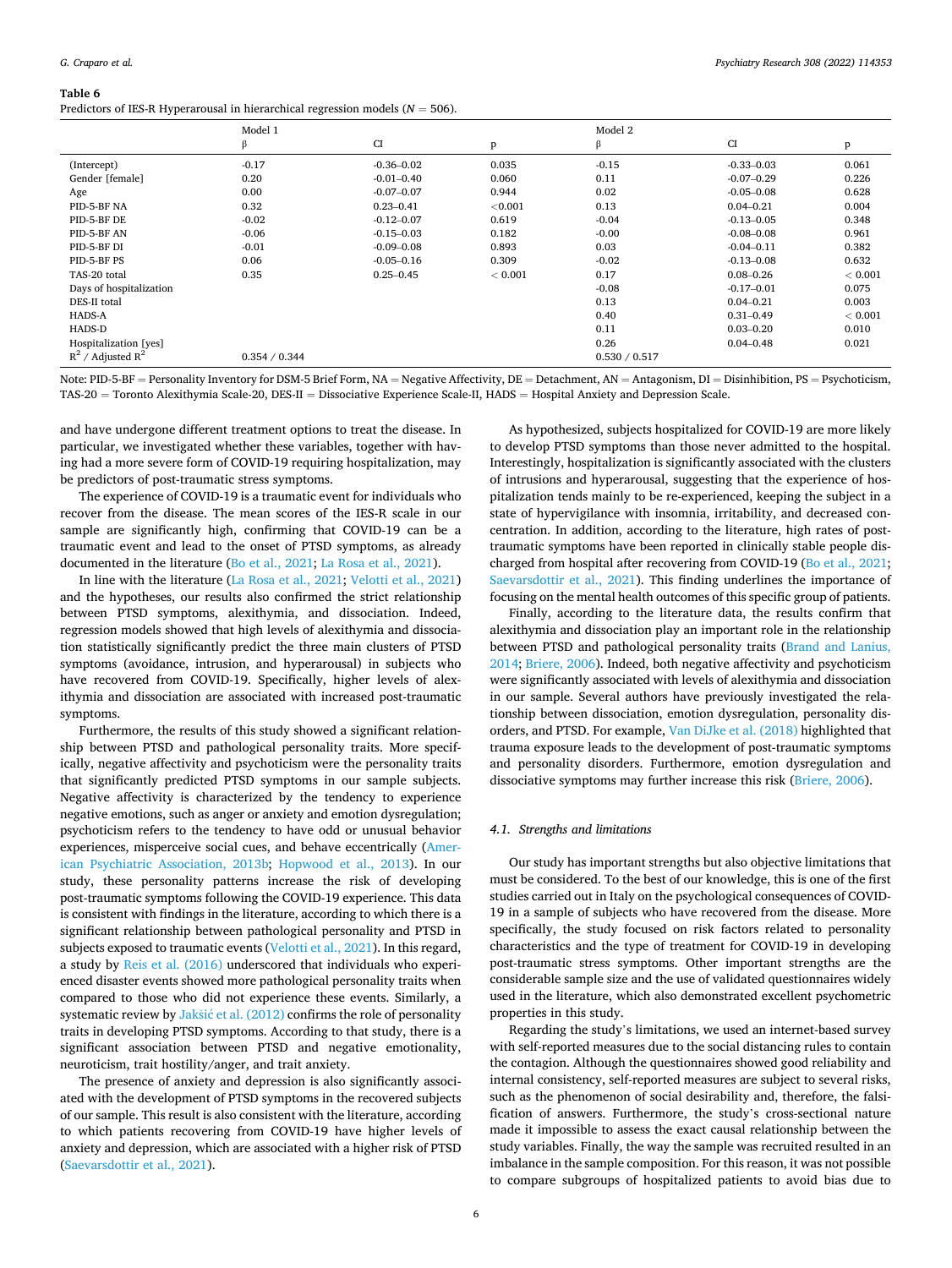<span id="page-6-0"></span>unbalanced group sizes. In this regard, future studies will focus on the specific impact of different hospitalization regimes on the development of post-traumatic symptoms in patients who have recovered from COVID-19. Furthermore, it would be beneficial to conduct studies that investigate the impact of the presence of symptoms even after recovery from COVID-19 on mental health outcomes and identify post-COVID-19 signs most associated with distress and adverse psychological outcomes.

#### **5. Conclusion**

This study confirms the need to address the potential long-term consequences of COVID-19 for the mental health of people who have or had this disease. It has been widely emphasized that an adequate assessment of the psychiatric symptoms of patients with COVID-19 is important for better prognostic outcomes. The importance of this topic is further stressed by the so-called "long COVID-19," which refers to people who recovered from COVID-19 but still present lasting physical and neurological symptoms.

In this scenario, our findings are valuable in identifying the main risk factors to consider when improving psychological and psychotherapeutic support for these individuals. As confirmed by the results of this study, the pandemic has emphasized the psychological importance of the body and especially of the traumatic emotions that affect it. Therefore, it is essential to work on bodily experiences from a psychotherapeutic point of view. It has been widely demonstrated that trauma is stored in somatic memory and expressed as changes in the biological response to stress.

In this sense, the COVID-19 pandemic poses the need to implement mental health services to address the long-term mental health needs of people who have experienced the disease.

#### **Funding**

No funding was obtained for this study.

#### **CRediT authorship contribution statement**

**Giuseppe Craparo:** Conceptualization, Methodology, Writing – original draft, Supervision. **Valentina Lucia La Rosa:** Investigation, Data curation, Writing – original draft. **Graziella Marino:** Visualization, Investigation. **Michela Vezzoli:** Data curation, Writing – review & editing. **Gabriella Serena Cina:** ` Writing – review & editing. **Morena Colombi:** Investigation, Writing – review & editing. **Giuseppe Arcoleo:**  Investigation, Writing – review & editing. **Maria Severino:** Investigation, Writing – review & editing. **Giulia Costanzo:** Software, Validation. **Ernesto Mangiapane:** Conceptualization, Supervision.

## **Declaration of Competing Interest**

The authors have no conflict of interest.

#### **References**

- [American Psychiatric Association, 2013a. Diagnostic and Statistical Manual of Mental](http://refhub.elsevier.com/S0165-1781(21)00647-8/sbref0001) [Disorders, 5th ed. American Psychiatric Publishing, Arlington, VA, USA.](http://refhub.elsevier.com/S0165-1781(21)00647-8/sbref0001)
- American Psychiatric Association, 2013b. The personality inventory for DSM-5—brief form (PID-5-BF)-adult.
- American Psychiatric Association, 2015. Inventario di personalità per il DSM-5 versione breve (PID-5-BF) – [adulto. Scale Di Valutazione PID-5 ADULTI. Raffaello](http://refhub.elsevier.com/S0165-1781(21)00647-8/sbref0003)  [Cortina Editore, Milan](http://refhub.elsevier.com/S0165-1781(21)00647-8/sbref0003).
- [Bagby, R.M., Parker, J.D., Taylor, G.J., 1994. The twenty-item toronto alexithymia](http://refhub.elsevier.com/S0165-1781(21)00647-8/sbref0004) scale–[I. Item selection and cross-validation of the factor structure. J. Psychosom.](http://refhub.elsevier.com/S0165-1781(21)00647-8/sbref0004)  [Res. 38 \(1\), 23](http://refhub.elsevier.com/S0165-1781(21)00647-8/sbref0004)–32.
- [Bo, H.X., Li, W., Yang, Y., Wang, Y., Zhang, Q., Cheung, T., Wu, X., Xiang, Y.T., 2021.](http://refhub.elsevier.com/S0165-1781(21)00647-8/sbref0005)  [Post-traumatic stress symptoms and attitude toward crisis mental health services](http://refhub.elsevier.com/S0165-1781(21)00647-8/sbref0005)  [among clinically stable patients with COVID-19 in China. Psychol. Med. 51 \(6\),](http://refhub.elsevier.com/S0165-1781(21)00647-8/sbref0005)  [1052](http://refhub.elsevier.com/S0165-1781(21)00647-8/sbref0005)–1053.
- [Brand, B.L., Lanius, R.A., 2014. Chronic complex dissociative disorders and borderline](http://refhub.elsevier.com/S0165-1781(21)00647-8/sbref0006) [personality disorder: disorders of emotion dysregulation? Borderline Personal.](http://refhub.elsevier.com/S0165-1781(21)00647-8/sbref0006) [Disord. Emot. Dysregul. 1 \(1\), 13.](http://refhub.elsevier.com/S0165-1781(21)00647-8/sbref0006)
- [Bressi, C., Taylor, G., Parker, J., Bressi, S., Brambilla, V., Aguglia, E., Allegranti, I.,](http://refhub.elsevier.com/S0165-1781(21)00647-8/sbref0007)  [Bongiorno, A., Giberti, F., Bucca, M., Todarello, O., Callegari, C., Vender, S., Gala, C.,](http://refhub.elsevier.com/S0165-1781(21)00647-8/sbref0007)  [Invernizzi, G., 1996. Cross validation of the factor structure of the 20-item Toronto](http://refhub.elsevier.com/S0165-1781(21)00647-8/sbref0007)  [alexithymia scale: an Italian multicenter study. J. Psychosom. Res. 41 \(6\), 551](http://refhub.elsevier.com/S0165-1781(21)00647-8/sbref0007)–559.
- [Briere, J., 2006. Dissociative symptoms and trauma exposure: specificity, affect](http://refhub.elsevier.com/S0165-1781(21)00647-8/sbref0008) [dysregulation, and post-traumatic stress. J. Nerv. Ment. Dis. 194 \(2\), 78](http://refhub.elsevier.com/S0165-1781(21)00647-8/sbref0008)–82.
- [Carenzo, L., Protti, A., Dalla Corte, F., Aceto, R., Iapichino, G., Milani, A., Santini, A.,](http://refhub.elsevier.com/S0165-1781(21)00647-8/sbref0009) [Chiurazzi, C., Ferrari, M., Heffler, E., Angelini, C., Aghemo, A., Ciccarelli, M.,](http://refhub.elsevier.com/S0165-1781(21)00647-8/sbref0009) [Chiti, A., Iwashyna, T.J., Herridge, M.S., Cecconi, M., Humanitas COVID-19 Task](http://refhub.elsevier.com/S0165-1781(21)00647-8/sbref0009) [Force, 2021. Short-term health-related quality of life, physical function and](http://refhub.elsevier.com/S0165-1781(21)00647-8/sbref0009) [psychological consequences of severe COVID-19. Ann. Intensiv. Care 11 \(1\), 91](http://refhub.elsevier.com/S0165-1781(21)00647-8/sbref0009).
- [Caretti, V., La Barbera, D., 2005. Alessitimia. Valutazione e Trattamento. Astrolabio](http://refhub.elsevier.com/S0165-1781(21)00647-8/sbref0010) [Ubaldini, Rome.](http://refhub.elsevier.com/S0165-1781(21)00647-8/sbref0010)
- [Carlson, E.B., Putnam, F.W., 1993. An update on the dissociative experiences scale.](http://refhub.elsevier.com/S0165-1781(21)00647-8/sbref0011)  [Dissociation VI \(1\), 16](http://refhub.elsevier.com/S0165-1781(21)00647-8/sbref0011)–27.
- [Chamberlain, S.R., Grant, J.E., Trender, W., Hellyer, P., Hampshire, A., 2021. Post](http://refhub.elsevier.com/S0165-1781(21)00647-8/sbref0012)[traumatic stress disorder symptoms in COVID-19 survivors: online population](http://refhub.elsevier.com/S0165-1781(21)00647-8/sbref0012)  [survey. BJPsych Open 7 \(2\), e47.](http://refhub.elsevier.com/S0165-1781(21)00647-8/sbref0012)
- [Cohen, J., 1988. Statistical Power Analysis for the Behavioral Sciences, 2nd ed. Erlbaum](http://refhub.elsevier.com/S0165-1781(21)00647-8/sbref0013)  [Associates, Hillsdale, N.J.](http://refhub.elsevier.com/S0165-1781(21)00647-8/sbref0013)
- [Costantini, M., Musso, M., Viterbori, P., Bonci, F., Del Mastro, L., Garrone, O.,](http://refhub.elsevier.com/S0165-1781(21)00647-8/sbref0014) [Venturini, M., Morasso, G., 1999. Detecting psychological distress in cancer patients:](http://refhub.elsevier.com/S0165-1781(21)00647-8/sbref0014)  [validity of the Italian version of the hospital anxiety and depression scale. Support.](http://refhub.elsevier.com/S0165-1781(21)00647-8/sbref0014)  [Care Cancer 7 \(3\), 121](http://refhub.elsevier.com/S0165-1781(21)00647-8/sbref0014)–127.
- [Craparo, G., 2011. Internet addiction, dissociation, and alexithymia. Procedia Soc.](http://refhub.elsevier.com/S0165-1781(21)00647-8/sbref0015)  [Behav. Sci. 30, 1051](http://refhub.elsevier.com/S0165-1781(21)00647-8/sbref0015)–1056.
- [Craparo, G., Ardino, V., Gori, A., Caretti, V., 2014a. The relationships between early](http://refhub.elsevier.com/S0165-1781(21)00647-8/sbref0016) [trauma, dissociation, and alexithymia in alcohol addiction. Psychiatry Investig. 11](http://refhub.elsevier.com/S0165-1781(21)00647-8/sbref0016)  [\(3\), 330](http://refhub.elsevier.com/S0165-1781(21)00647-8/sbref0016)–335.
- [Craparo, G., Faraci, P., Rotondo, G., Gori, A., 2013. The impact of event scale revised:](http://refhub.elsevier.com/S0165-1781(21)00647-8/sbref0017)  [psychometric properties of the Italian version in a sample of flood victims.](http://refhub.elsevier.com/S0165-1781(21)00647-8/sbref0017) [Neuropsychiatr. Dis. Treat. 9, 1427](http://refhub.elsevier.com/S0165-1781(21)00647-8/sbref0017)–1432.
- [Craparo, G., Gagliano, O., Costanzo, G., La Rosa, V.L., Gori, A., Mendolicchio, L., 2020.](http://refhub.elsevier.com/S0165-1781(21)00647-8/sbref0018)  [Boredom, alexithymia, and desire thinking in eating disorders: a cross-sectional](http://refhub.elsevier.com/S0165-1781(21)00647-8/sbref0018)  [study. Mediterr. J. Clin. Psychol. 8 \(3\), 1](http://refhub.elsevier.com/S0165-1781(21)00647-8/sbref0018)–15.
- [Craparo, G., Gori, A., Mazzola, E., Petruccelli, I., Pellerone, M., Rotondo, G., 2014b. Post](http://refhub.elsevier.com/S0165-1781(21)00647-8/sbref0019)[traumatic stress symptoms, dissociation, and alexithymia in an Italian sample of](http://refhub.elsevier.com/S0165-1781(21)00647-8/sbref0019)  [flood victims. Neuropsychiatr. Dis. Treat. 10, 2281](http://refhub.elsevier.com/S0165-1781(21)00647-8/sbref0019)–2284.
- [Creamer, M., Bell, R., Failla, S., 2003. Psychometric properties of the impact of event](http://refhub.elsevier.com/S0165-1781(21)00647-8/sbref0020)  [scale - revised. Behav. Res. Ther. 41 \(12\), 1489](http://refhub.elsevier.com/S0165-1781(21)00647-8/sbref0020)–1496.
- [DeVellis, R.F., 2017. Scale Development: Theory and Applications, 4th ed. SAGE, Los](http://refhub.elsevier.com/S0165-1781(21)00647-8/sbref0021)  [Angeles](http://refhub.elsevier.com/S0165-1781(21)00647-8/sbref0021).
- [Faul, F., Erdfelder, E., Lang, A.G., Buchner, A., 2007. G\\*Power 3: a flexible statistical](http://refhub.elsevier.com/S0165-1781(21)00647-8/sbref0022)  [power analysis program for the social, behavioral, and biomedical sciences. Behav.](http://refhub.elsevier.com/S0165-1781(21)00647-8/sbref0022)  [Res. Methods 39 \(2\), 175](http://refhub.elsevier.com/S0165-1781(21)00647-8/sbref0022)–191.
- [Gao, Z., Xu, Y., Sun, C., Wang, X., Guo, Y., Qiu, S., Ma, K., 2021. A systematic review of](http://refhub.elsevier.com/S0165-1781(21)00647-8/sbref0023)  [asymptomatic infections with COVID-19. J. Microbiol. Immunol. Infect. 54 \(1\),](http://refhub.elsevier.com/S0165-1781(21)00647-8/sbref0023) 12–[16](http://refhub.elsevier.com/S0165-1781(21)00647-8/sbref0023).
- [Gori, A., Topino, E., Palazzeschi, L., Di Fabio, A., 2021. Which personality traits can](http://refhub.elsevier.com/S0165-1781(21)00647-8/sbref0024)  [mitigate the impact of the pandemic? Assessment of the relationship between](http://refhub.elsevier.com/S0165-1781(21)00647-8/sbref0024) [personality traits and traumatic events in the COVID-19 pandemic as mediated by](http://refhub.elsevier.com/S0165-1781(21)00647-8/sbref0024) [defense mechanisms. PLoS One 16 \(5\), e0251984.](http://refhub.elsevier.com/S0165-1781(21)00647-8/sbref0024)
- [Gramaglia, C., Gambaro, E., Bellan, M., Balbo, P.E., Baricich, A., Sainaghi, P.P., Pirisi, M.,](http://refhub.elsevier.com/S0165-1781(21)00647-8/sbref0025)  [Baldon, G., Battistini, S., Binda, V., Feggi, A., Gai, M., Gattoni, E., Jona, A.,](http://refhub.elsevier.com/S0165-1781(21)00647-8/sbref0025) [Lorenzini, L., Marangon, D., Martelli, M., Prosperini, P., Zeppegno, P., NO-MORE](http://refhub.elsevier.com/S0165-1781(21)00647-8/sbref0025)  [COVID Group, 2021. Mid-term psychiatric outcomes of patients recovered from](http://refhub.elsevier.com/S0165-1781(21)00647-8/sbref0025)  [COVID-19 from an Italian cohort of hospitalized patients. Front. Psychiatry 12,](http://refhub.elsevier.com/S0165-1781(21)00647-8/sbref0025) [667385](http://refhub.elsevier.com/S0165-1781(21)00647-8/sbref0025).
- [Greenberg, N., Rafferty, L., 2021. Post-traumatic stress disorder in the aftermath of](http://refhub.elsevier.com/S0165-1781(21)00647-8/sbref0026) [COVID-19 pandemic. World Psychiatry 20 \(1\), 53](http://refhub.elsevier.com/S0165-1781(21)00647-8/sbref0026)–54.
- [Hatch, R., Young, D., Barber, V., Griffiths, J., Harrison, D.A., Watkinson, P., 2018.](http://refhub.elsevier.com/S0165-1781(21)00647-8/sbref0027)  [Anxiety, depression and post traumatic stress disorder after critical illness: a UK](http://refhub.elsevier.com/S0165-1781(21)00647-8/sbref0027)[wide prospective cohort study. Crit. Care 22 \(1\), 310](http://refhub.elsevier.com/S0165-1781(21)00647-8/sbref0027).
- Herridge, M.S., Tansey, C.M., Matte, A., Tomlinson, G., Diaz-Granados, N., Cooper, A. [Guest, C.B., Mazer, C.D., Mehta, S., Stewart, T.E., Kudlow, P., Cook, D., Slutsky, A.S.,](http://refhub.elsevier.com/S0165-1781(21)00647-8/sbref0028)  [Cheung, A.M., Canadian Critical Care Trials Group, 2011. Functional disability 5](http://refhub.elsevier.com/S0165-1781(21)00647-8/sbref0028) [years after acute respiratory distress syndrome. N. Engl. J. Med. 364 \(14\),](http://refhub.elsevier.com/S0165-1781(21)00647-8/sbref0028) [1293](http://refhub.elsevier.com/S0165-1781(21)00647-8/sbref0028)–1304.
- [Hopwood, C.J., Schade, N., Krueger, R.F., Wright, A.G., Markon, K.E., 2013. Connecting](http://refhub.elsevier.com/S0165-1781(21)00647-8/sbref0029)  [DSM-5 personality traits and pathological beliefs: toward a unifying model.](http://refhub.elsevier.com/S0165-1781(21)00647-8/sbref0029)  [J. Psychopathol. Behav. Assess. 35 \(2\).](http://refhub.elsevier.com/S0165-1781(21)00647-8/sbref0029)
- [Hu, L.T., Bentler, P.M., 1999. Cut-off criteria for fit indexes in covariance structure](http://refhub.elsevier.com/S0165-1781(21)00647-8/sbref0030) [analysis: conventional criteria versus new alternatives. Struct. Equ. Modeling 6 \(1\),](http://refhub.elsevier.com/S0165-1781(21)00647-8/sbref0030)  1–[55.](http://refhub.elsevier.com/S0165-1781(21)00647-8/sbref0030)
- [Iani, L., Lauriola, M., Costantini, M., 2014. A confirmatory bifactor analysis of the](http://refhub.elsevier.com/S0165-1781(21)00647-8/sbref0031)  [hospital anxiety and depression scale in an Italian community sample. Health Qual.](http://refhub.elsevier.com/S0165-1781(21)00647-8/sbref0031)  [Life Outcomes 12 \(1\), 84](http://refhub.elsevier.com/S0165-1781(21)00647-8/sbref0031).
- [Jaksic, N., Brajkovic, L., Ivezic, E., Topic, R., Jakovljevic, M., 2012. The role of](http://refhub.elsevier.com/S0165-1781(21)00647-8/sbref0032) [personality traits in post-traumatic stress disorder \(PTSD\). Psychiatr. Danub. 24 \(3\),](http://refhub.elsevier.com/S0165-1781(21)00647-8/sbref0032)  256–[266](http://refhub.elsevier.com/S0165-1781(21)00647-8/sbref0032).
- [James, L.M., Anders, S.L., Peterson, C.K., Engdahl, B.E., Krueger, R.F., Georgopoulos, A.](http://refhub.elsevier.com/S0165-1781(21)00647-8/sbref0033)  [P., 2015. DSM-5 personality traits discriminate between post-traumatic stress](http://refhub.elsevier.com/S0165-1781(21)00647-8/sbref0033) [disorder and control groups. Exp. Brain Res. 233 \(7\), 2021](http://refhub.elsevier.com/S0165-1781(21)00647-8/sbref0033)–2028.
- [Jeong, H., Yim, H.W., Song, Y.J., Ki, M., Min, J.A., Cho, J., Chae, J.H., 2016. Mental](http://refhub.elsevier.com/S0165-1781(21)00647-8/sbref0034) [health status of people isolated due to Middle East respiratory syndrome. Epidemiol.](http://refhub.elsevier.com/S0165-1781(21)00647-8/sbref0034)  [Health 38, e2016048.](http://refhub.elsevier.com/S0165-1781(21)00647-8/sbref0034)